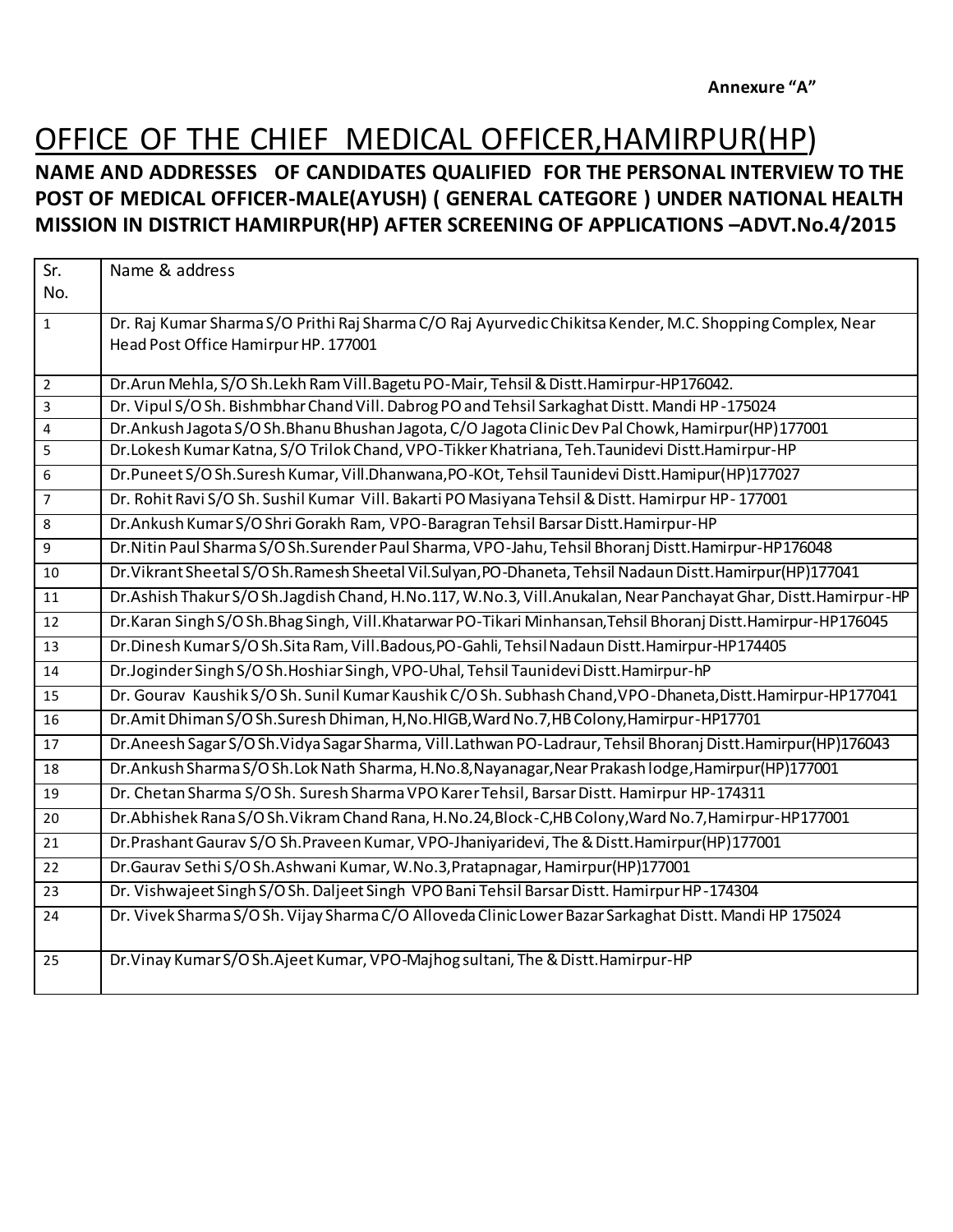### OFFICE OF THE CHIEF MEDICAL OFFICER,HAMIRPUR(HP)

#### **NAME AND ADDRESSES OF CANDIDATES QUALIFIED FOR THE PERSONAL INTERVIEW TO THE POST OF MEDICAL OFFICER-MALE(AYUSH) ( RESERVED CATEGOREY—OBC ) UNDER NATIONAL HEALTH MISSION IN DISTRICT HAMIRPUR(HP) AFTER SCREENING OF APPLICATIONS – ADVT.No.4/2015**

| Sr.            | Name & address                                                                                   |
|----------------|--------------------------------------------------------------------------------------------------|
|                |                                                                                                  |
| No.            |                                                                                                  |
| $\mathbf{1}$   | Dr. Anurag Kushal S/O Sh. Arvind Kumar Kushal, Vill. Than, PO-Dudhana, Tehsil Nadaun             |
|                | Distt.Hamirpur(HP)177026                                                                         |
| $\overline{2}$ | Dr. Amit Kumar S/O Sh. Sher Singh Vill Usiana Ward No 10 PO Tehsil & Distt. Hamirpur HP-177001   |
| $\overline{3}$ | Dr. Vikas Kumar S/O Sh. Dhani Ram, C/O MOH, 3 <sup>rd</sup> Floor Zonal Hospital, Mandi(HP)      |
| $\overline{4}$ | Dr.Suraj Dhiman S/O Sh.Kishor Chand Dhiman, VPO-Kashmir Tehsil Nadaun Distt.Hamirpur-HP          |
| 5              | Dr.Ajay Kumar S/O Late Sh.Krishan Dyal, Vill.Panjot, PO-Himmer, Tehsil Taunidevi Distt.Hamirpur- |
|                | HP177025                                                                                         |
| 6              | Dr.Rahul Chaudhary S/O Sh.Kishori Lal, Vill.Kot, PO & Teh.Nadaun Distt.Hamirpur-HP               |
| 7              | Dr.Praveen Chaudhary S/O Sh.Amar Nath Chaudhry, H.No.196/5, Palace Colony, Mandi(HP)175001       |
|                |                                                                                                  |
| 8              | Dr.Amit Verma S/OSh.K.K.Verma, H.No.158, Main lane, Manorma Vihav Patta Behri, Talab             |
|                | Tillo, Jammu(J&K) 180002                                                                         |

**"Annexure—C"**

### OFFICE OF THE CHIEFMEDICAL OFFICER,HAMIRPUR(HP)

**NAME AND ADDRESSES OF CANDIDATES QUALIFIED FOR THE PERSONAL INTERVIEW TO THE POST OF MEDICAL OFFICER-MALE(AYUSH) ( RESERVED CATEGOREY—S.C ) UNDER NATIONAL HEALTH MISSION IN DISTRICT HAMIRPUR(HP) AFTER SCREENING OF APPLICATIONS –ADVT.No.4/2015**

| Sr.<br>No.     | Name & address                                                                                        |
|----------------|-------------------------------------------------------------------------------------------------------|
|                |                                                                                                       |
| 1              | Dr. Shashi Kant S/O Sh. Kuldeep Chand Vill. Souta PO Nagrota Gazian Tehsil, Bhoranj Distt. Hamirp[ur  |
|                | HP-176045                                                                                             |
| $\overline{2}$ | Dr. Munish Kumar S/O Sh. Desh Raj, Village, Jamuna, PO-Didwin, Tehsil Barsar Distt. Hamirpur-HP177401 |
| 3              | Dr.Eresh Kumar S/O Sh.Prakash Kumar H.No.15, Type-II, ES Colony, HPSEB Ltd, Mattan Sidh, PO-          |
|                | Dugha, Tehsil & Distt. Hamirpur(HP)177001                                                             |
| $\overline{4}$ | Dr. Sandeep Kumar Bhatia S/O Sh. Rajinder Kumar Bhatia Vill. Jiana PO Panyali Tehsil, Nadaun Distt.   |
|                | Hamirpur HP-177040                                                                                    |
| 5              | Dr. Arvind Kumar S/O Sh. Ajeet Kumar, Vill. Loharda, PO The & Distt. Hamirpur-HP177001                |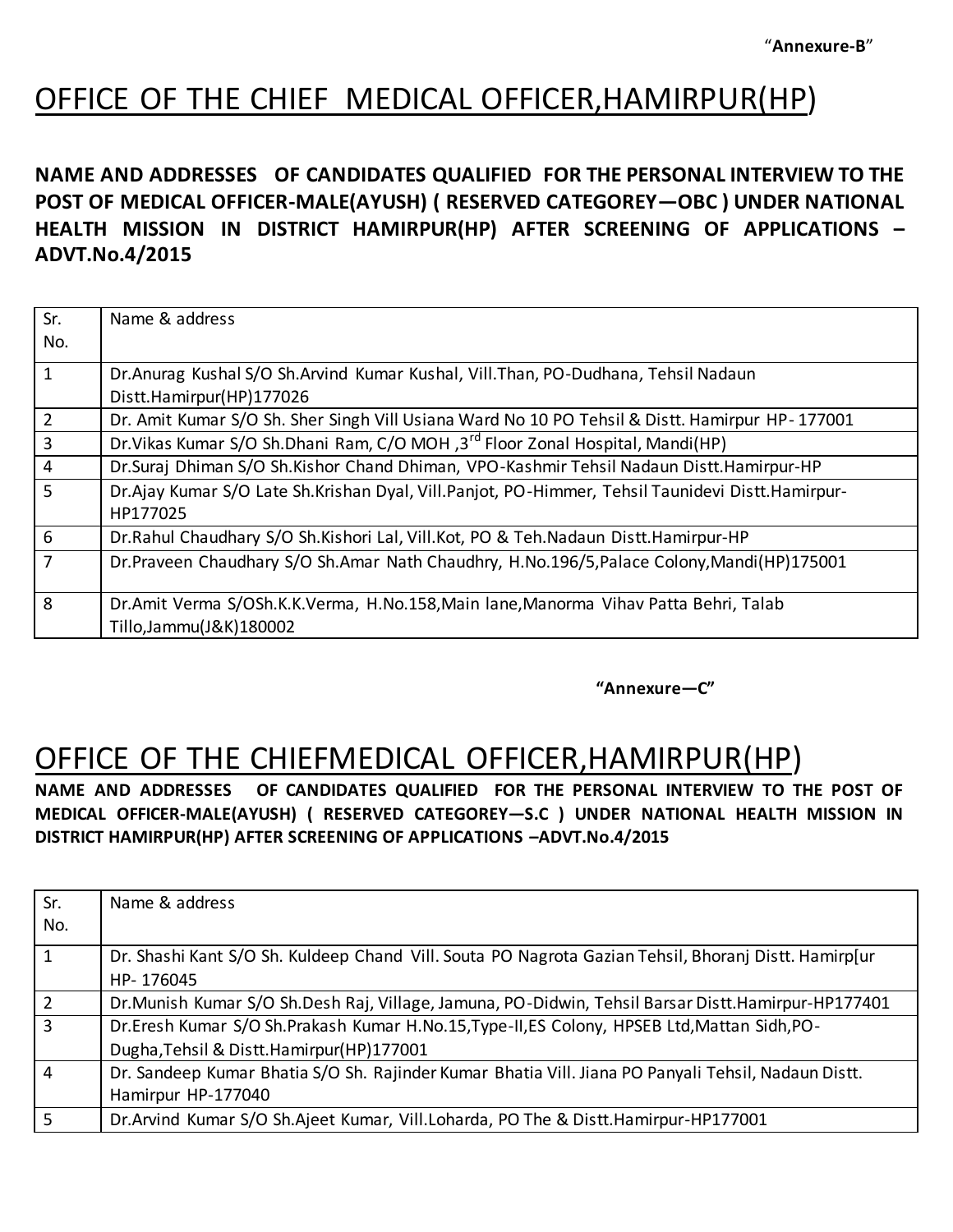**"Annexure—D"**

### OFFICE OF THE CHIEF MEDICAL OFFICER,HAMIRPUR(HP)

#### **NAME AND ADDRESSES OF SHORTLISTED CANDIDATES QUALIFIED FOR THE PERSONAL INTERVIEW TO THE POST OF** MEDICAL OFFICER-FEMALE(AYUSH**) (** GENERAL CATEGORY **) UNDER NATIONAL HEALTH MISSION IN DISTRICT HAMIRPUR(HP)–ADVT.No.4/2015-**

| Sr.<br>No.     | Name & address                                                                                                        |
|----------------|-----------------------------------------------------------------------------------------------------------------------|
| 1              | Dr. Madhu Sharma D/O Sh. Jagar Nath Sharma VPO Bahal VPO Bahal Tehsil, Nadaun Distt. Hamirpur HP - 177026             |
| $\overline{2}$ | Dr. Chanda Chopra D/O Sh. Vinay Kumar VPO Tikker Khatrian Tehsil Taunidevi Distt. Hamirpur HP-177025                  |
| 3              | Dr. Alka Thakur D.O Sh. Vijay Singh Vill. Thalkana PO Jol-Lambri Tehsil, Sujanpur Distt. Hamirpur HP-176111           |
| 4              | Dr. Aditi Sharma D/O Sh. Ravi Dutt Sharma House No. 103 Ward No 11 Subhash Nagar PO Dugha Hamirpur HP - 177001        |
| 5              | Dr.Anshu Pathania D/O Sh.Kulwant Singh Pathania, VPO-Kulehra, Tehsil Barsar Distt.Hamirpur(HP)174311                  |
| 6              | Dr. Nalini Saklani D/O Sh. Kultar Saklani, VPO-Utpur Tehsil Taunidevi Distt. Hamirpur (HP) 177022                     |
| $\overline{7}$ | Dr.Amisha Mahajan D/O Sh.Ajay Mahajan, Flat No.1202, Sanchaiaka Tower, Tutu Shimla-11.                                |
| 8              | Dr.Retisha Sharma, D/O Sh.Vijay Kumar Sharma, Vill.Mathani, PO-Daruhi, Back side SS Board, Office, Hamirpur-HP-177001 |
| 9              | Dr.Geeta Rani D/O Sh.Mast Ram Rana, Vill.Barbhar, PO-Chabutra, Tehsil Sujanpurtihra, Distt.Hamirpur-HP.177007         |
| 10             | Dr.Aarti Kumari D/O Sh. Prakash Chand Vill. Kot Langsan PO Awahdevi Tehsil Bhoranj Distt. Hamirpur HP-177601          |
| 11             | Dr.Ishu Bedi D/O Sh.Jugal Kishore, VPO-Basaral, Tehsil Nadaun Distt.Hamirpur-HP177301                                 |
| 12             | Dr.EVA Sharma D/O Sh.Satish Kumar Sharma, Vill., Kehlwin PO-Thatwani Tehsil Bhoranj Distt. Hamirpur-HP177501          |
| 13             | Dr. Priyanka D/O Sh. Vijay Kumar Vill. Gharyani PO Lafran Tehsil, Barsar Distt. Hamirpur HP-176049                    |
| 14             | Dr. Alpa Chandel D/U Sh. Kishore Chand Vill. Ghaloon PO Bhota Tehsil Barsar Distt. Hamirpur HP-176041                 |
| 15             | Dr.Kalpna Thakur D/O Sh.Sarjeet Singh, Vill.Dhawan, PO-Himmer, Tehsil Bhoranj Distt.Hamirpur9HP)177025                |
| 16             | Dr. Deeksha D/O Sh. Ganesh Dutt Vill. Krust PO Chowki Jamwalan Tehsil & Distt. Hamirpur HP-177020                     |
| 17             | Dr.Priyanka Parmar D/O Sh.Kripal Parmar Vill.Mawalunghat The.Nadaun Distt.Hamirpur-HP177033.                          |
| 18             | Dr. Nidhi Sharma D/O Sh. Baldev Chand Vill. Nagarda PO & Tehsil Nadaun Distt. Hamirpur HP-177033                      |
| 19             | Dr. Poonam Soni D/O Sh. Piar Chand Ward No. 8 H.No. 385 Near HRTC Workshop Naya Nagar Hamirpur HP-177001              |
| 20             | Dr.Palvi Sharma D/O Sh.Ravi Kant Sharma, Vill.Beri, PO-Jangleberi Tehsil Sujanpur Distt.Hamirpur(HP)1761-09           |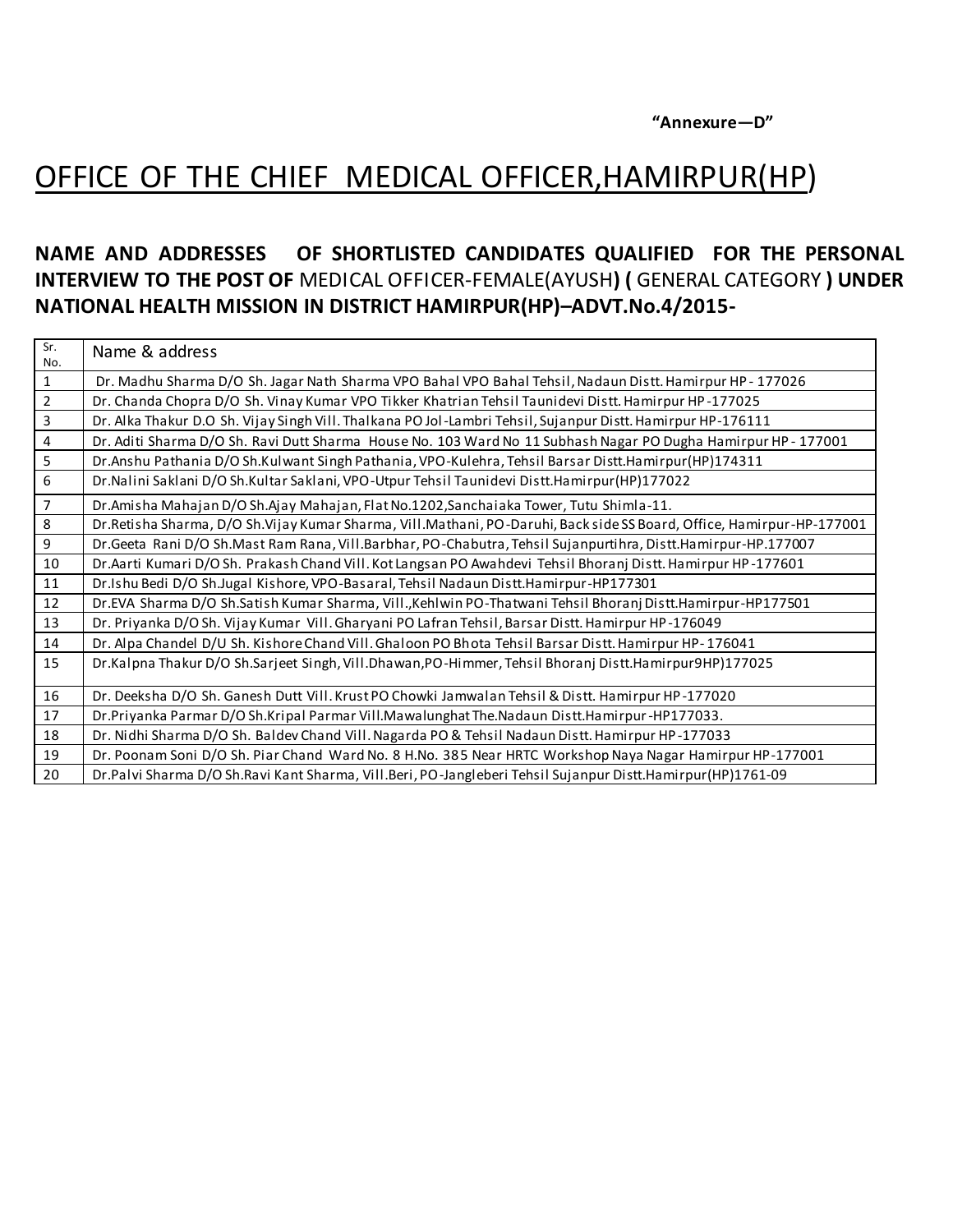**Annexure—"E"**

## OFFICE OF THE CHIEF MEDICAL OFFICER,HAMIRPUR(HP)

#### **NAME AND ADDRESSES OF CANDIDATES QUALIFIED FOR THE PERSONAL INTERVIEW TO THE POST OF MEDICAL OFFICER-FEMALE(AYUSH) ( RESERVED CATEGOREY—**OBC **) UNDER NATIONAL HEALTH MISSION IN DISTRICT HAMIRPUR(HP)–ADVT.No.4/2015-**

| Sr. | Name & address                                                                                                    |
|-----|-------------------------------------------------------------------------------------------------------------------|
| No. |                                                                                                                   |
|     | Dr. Neeraj Kashyap D/O Sh. Amar Nath Kashyap, No. 8212/27/24 St. No. 11/5, Daba Road Kabir Naggar Ludhiana, (Pb). |
|     | Dr. Mamta Chaudary D/O Sh. Ravi Kant, VPO-Mundkhar, Tehsil Bhoranj Distt. Hamirpur-HP                             |
|     | Dr. Neelam Kumari D/O Sh. Jagdish Chand Vill. Bhagwani PO Purtrial Tehsil, Nadaun Distt. Hamirpur HP-177045       |
|     | Dr. Tamana Dhatwalia D/OSh. Joginder Singh Vill. Gharyani PO Lafran Tehsil, Bijhri Distt. Hamirpur HP - 176049    |
|     | Dr. Neha Dhiman D/O Sh. Ramesh Chand Dhimabn VPO Mehra Tehsil Barsar Distt. Hamirpur HP-174305                    |

**Annexure-"F"**

### OFFICE OF THE CHIEF MEDICALOFFICER,HAMIRPUR(HP)

#### **NAME AND ADDRESSES OF CANDIDATES QUALIFIED FOR THE PERSONAL INTERVIEW TO THE POST OF MEDICAL OFFICER-FEMALE(AYUSH) (** RESERVED CATEGOREY—S.C **) UNDER NATIONAL HEALTH MISSION IN DISTRICT HAMIRPUR(HP)–ADVT.No.4/2015-**

| Sr.<br>No.     | Name & address                                                                                     |
|----------------|----------------------------------------------------------------------------------------------------|
| 1.             | Dr. Ankita Dhiman D/O Sh. Suresh Dhiman Vill Darkoti PO Taunidevi Tehsil Tounidevi Distt. Hamirpur |
|                | HP 177023                                                                                          |
| $\overline{2}$ | Dr.Sapna Patyal D/O Sh.Raghubir Singh Dogra C/O Vijay Patyal, H.No.335,W.No.10, Nayanagar          |
|                | Hamirpur-HP177001                                                                                  |
| $\overline{3}$ | Dr. Sapna Pundir D/O Sh. Chuni Lal Vill Palahi PO Bhareri Tehsil Bhoranj Distt. Hamirpur HP-177024 |
| $\overline{4}$ | Dr. Anshita W/O Harish Kumar Vill. Jajri PO Raili Jajri Tehsil Barsar Distt. Hamirpur HP- 176039   |
| $\overline{5}$ | Dr. Nisha Kumari D/O Sh. Keshav H. No. 31, W. No. 4, Village Anukalan, Distt. Hamirpur-HP177001    |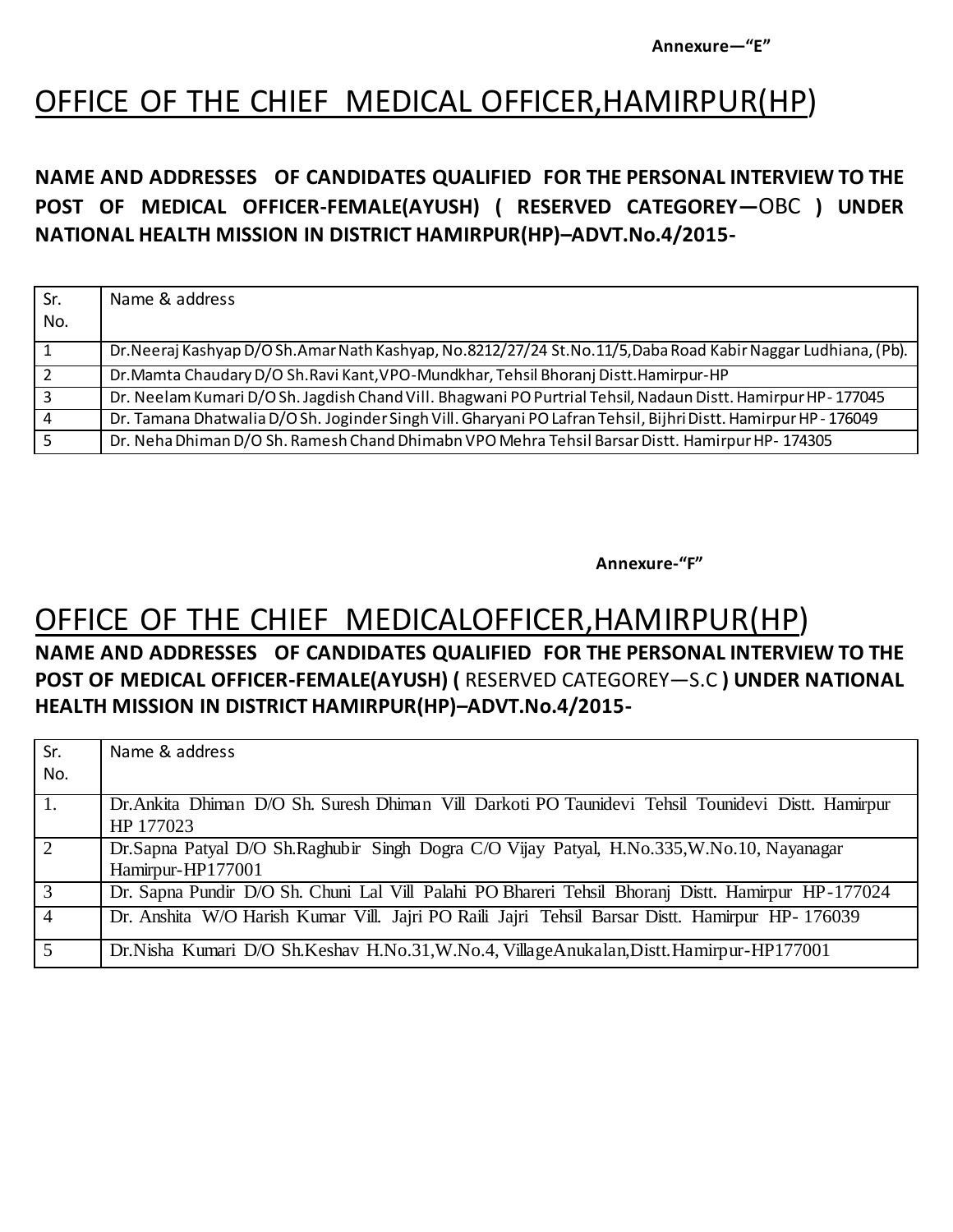**Annexure "G"**

### OFFICE OF THE CHIEF MEDICALOFFICER,HAMIRPUR(HP)

**NAME AND ADDRESSES OF CANDIDATES SHORTLISTED FOR THE PERSONAL INTERVIEW TO THE POST OF MEDICAL OFFICER-MALE( Category—General-Ward Ex.Man ) UNDER NATIONAL HEALTH MISSION IN DISTRICT HAMIRPUR(HP)–ADVT.No.4/2015-DISTRICT HAMIRPUR(HP)**

| Sr. No. | Name and Address                                                                                       |
|---------|--------------------------------------------------------------------------------------------------------|
|         | Dr. Sachin Kumar S/O Sh. Balvir Singh VPO Mundkhar Tehsil Bhoranj Distt. Hamirpur(HP)-176044           |
|         | Dr.Ajay Kumar S/O Sh.Krishan Dayal Vill. Panjot P.O.Himmer Tehsil Touni Devi Distt.Hamirpur(HP)-177025 |
|         | Sadique Mohammad S/O Mustak Vill.Bhour P.O.Kakrot Tehsil Bhoranj Distt.Hamirpur(HP)-176048             |

**Annexure "H"**

ANNEXURE - "N"

## OFFICE OF THE CHIEF MEDICAL OFFICER,HAMIRPUR(HP)

#### **NAME AND ADDRESSES OF CANDIDATES SHORTLISTED FOR THE PERSONAL INTERVIEW TO THE POST OF MEDICAL OFFICER--FEMALE( Category—General-Ward Ex. Man ) UNDER NATIONAL HEALTH MISSION IN DISTRICT HAMIRPUR(HP)–ADVT.No.4/2015-DISTRICT HAMIRPUR(HP)**

| Sr. No. | Name and Address                                                                                       |
|---------|--------------------------------------------------------------------------------------------------------|
|         | Dr. Bhavna Kumari Sharma W/O Dr. Sanjeev Sharma Vill. & PO Dungrin Tehsil Bhoranj Distt. Hamirpur (HP) |
|         | Dr. Shilpa Rani D/O Sh. Balbir Singh Vill. Panyala P.O. Khiah Tehsil and Distt. Hamirpur (HP)          |

### OFFICE OF THE CHIEF MEDICAL OFFICER, HAMIRPUR(HP)

NAME AND ADDRESSES OF CANDIDATES QUALIFIED FOR THE PERSONAL INTERVIEW TO THE POST OF MEDICAL OFFICER-FEMALE(AYUSH) (RESERVED CATEGOREY-S.T) UNDER NATIONAL HEALTH MISSION IN DISTRICT HAMIRPUR(HP)-ADVT.No.4/2015-

Dr. Rupali Thakur D/O Sh. Amar Singh Thakur H.No. 117 Ward No. 8 Naya Nagar Hamirpur HP-177001

1.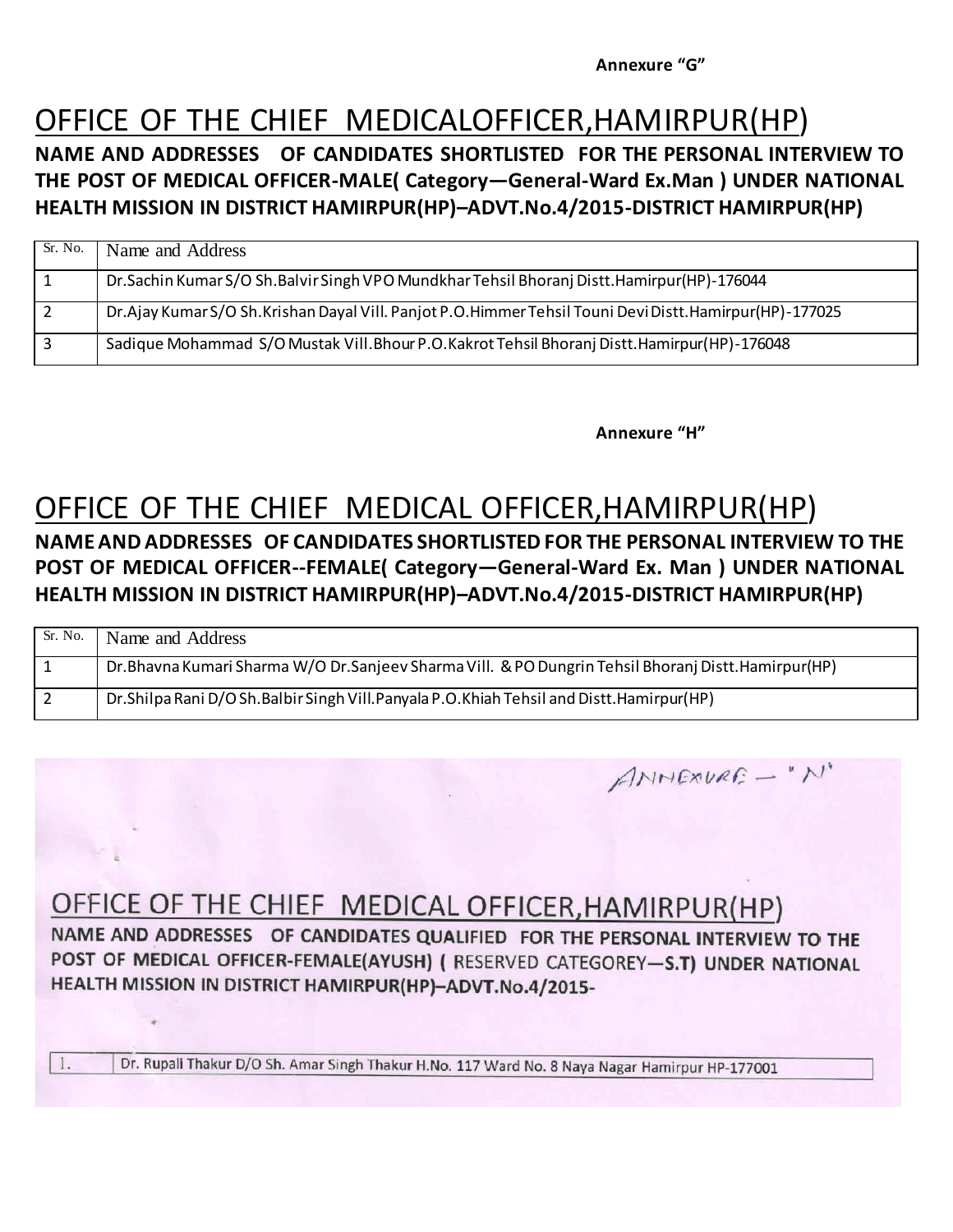**"ANNEXURE-I"**

# OFFICE OF THE CHIEF MEDICAL OFFICER,HAMIRPUR(HP)

#### **NAME AND ADDRESSES OF CANDIDATES SHORTLISTED FOR THE PERSONAL INTERVIEW TO THE POST OF PHARMACIST ( S.C. CATEGORY ) UNDER NATIONAL HEALTH MISSION IN DISTRICT HAMIRPUR(HP)–ADVT.No.4/2015-DISTRICT HAMIRPUR(HP)**

| Sr. No.        | Name and Address                                                                                   |
|----------------|----------------------------------------------------------------------------------------------------|
|                | Usha Devi D/O Sh. Suresh Kumar VPO Kitpal Tehsil Nadaun Distt. Hamirpur HP-177038                  |
| 2              | Sumeet Kumar S/O Sh. Dev Raj Dhiman Vill. Dialari PO, Tehsil Bhoranj Distt. Hamirpur HP-176045     |
| $\overline{3}$ | Lucky S/O Sh. Sita Ram, Vill. Kot PO Balh Bhial, Tehsil Barsar Distt. Hamirpur HP 176040           |
| $\overline{4}$ | Sanjeev Kumar S/O Sh. Yog Raj Vill. Kot PO Bhareri Tehsil Bhoranj Distt. Hamirpur HP 177024        |
| $\overline{5}$ | Ashwani Kumari D/O Sh. Rattan Chand VPO Karohta Tehsil Bhoranj Distt. Hamirpur Hp-176044           |
| $\overline{6}$ | Dinesh Kumar S/O Sh. Battan Singh VillDamyana PO Karer Tehsil Barsar Distt. Hamirpur HP-174311     |
|                | Kamal Raj D/O Sh.Joginder Singh, Vill.Chakmoh, PO-Nain, Tehsil Barsar Distt.Hamirpur-HP176039      |
| $\overline{8}$ | Karamjeet Singh S/O Sh. Bhag Singh VPO Patta Tehsil, Bhoranj Distt. Hamirpur HP-176041             |
| 9              | Anil Kumar S/O Sh. Prakash Chand Vill. Manjhan PO Shukkar Tehsil Bhoranj Distt. Hamirpur HP-177024 |
| 10             | Rekha Kumari D/O Sh.Ramesh Chand, Vill.Palhi, PO-Bharei, Tehsil Bhoranj Distt.Hamirpur(HP)177024   |

**"ANNEXURE-J"**

### OFFICE OF THE CHIEF MEDICAL OFFICER,HAMIRPUR(HP)

**NAME AND ADDRESSES OF CANDIDATES SHORTLISTED FOR THE PERSONAL INTERVIEW TO THE POST OF FHW( S.C. CATEGORY ) UNDER NATIONAL HEALTH MISSION IN DISTRICT HAMIRPUR(HP)–ADVT.No.4/2015-DISTRICT HAMIRPUR(HP)**

Sr. No. | Name and Address (Smt./Ku/Sh.)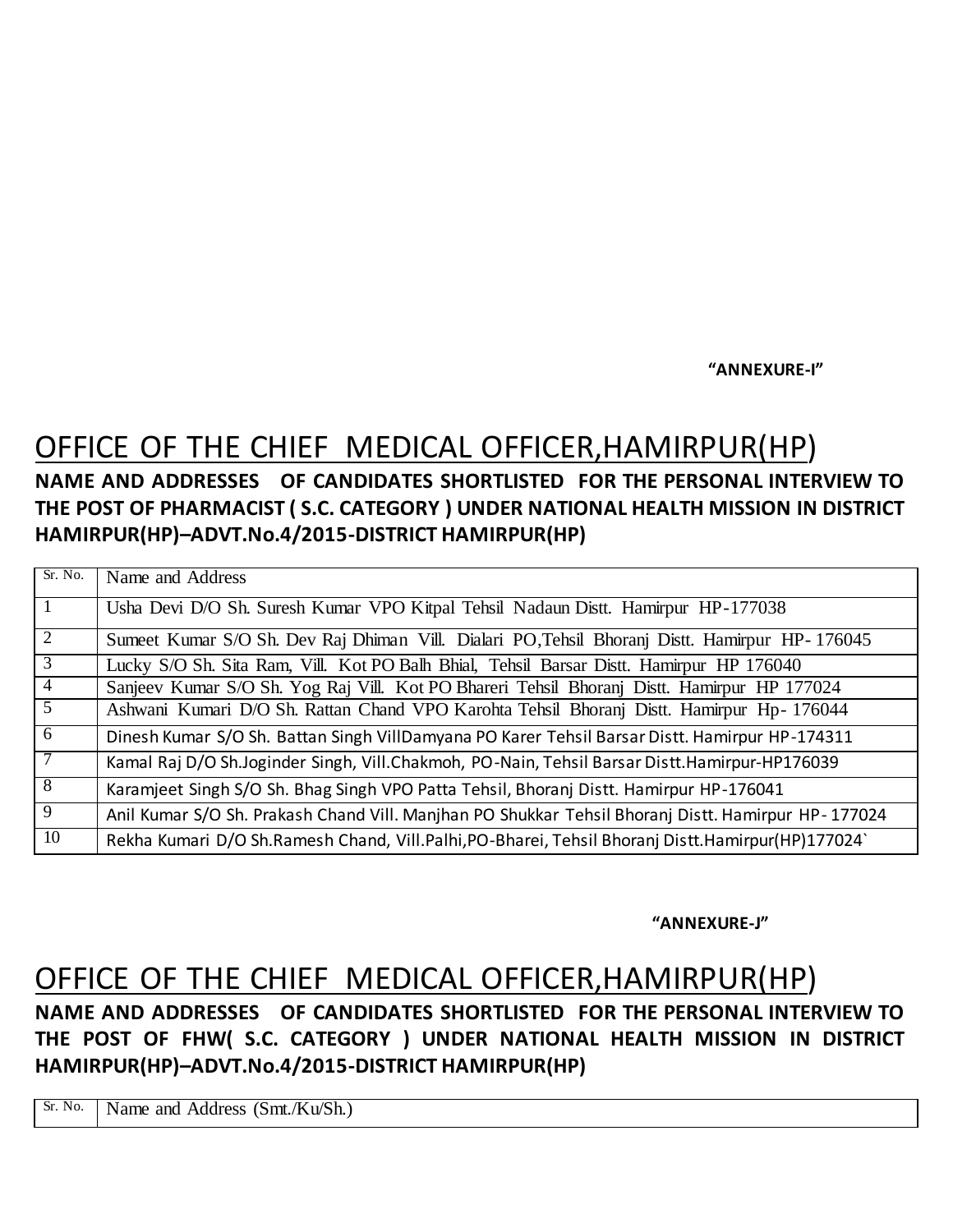| 1  | Asha Devi D/O Sh. Krishan Chand VPO Dhabiri Tehsil Barsar Distt. Hamirpur HP 176049                 |
|----|-----------------------------------------------------------------------------------------------------|
| 2  | Suresh Kumari D/O sh.Rattan Chand, VPO-Badehar, Tehsil Bhoranj Dustrict Hamirpur-HP176048.          |
| 3  | Bandna Kumari D/O Sh.Prem Singh, Vill Kakkar, PO-Chandruhi, Tehsil Bhoranj Distt.Hamirpur(HP)177024 |
| 4  | Seema Kumar W/O Sh. Surender Kumar Vill. Palhi Tehsil Bhoranj Distt. Hamirpur HP-177024             |
| 5  | Pooja Devi W/O Sh. Sanjeev Kumar VPO Karsai Tehsil Basar Distt. Hamirpur Hp-174312                  |
| 6  | Nishu Kumari D/O Sh. Sita Ram Vill. Darkoti PO Jhanjiani Tehsil Barsar Distt. Hamirpur HP 174305    |
|    | Tanuja Bala D/O Sh. Shambhu Ram Vill. Bhadhroli PO Basi Tehsil and Distt. Hamirpur HP-177001        |
| 8  | Anu Kumari D/O Sh. Som Raj VPO Amroh Tehsil, Bhoranj Distt. Hamirpur HP-177024                      |
| 9  | Sheela Devi D/O Sh. Mauji Ram VPO Bhukkar Tehsil, Bhoranj Distt. Hamirpur HP-177024                 |
| 10 | Sonu Devi W/O Sh.Sunil Kumar, Vill.Awah PO-Salauni Tehsil Barsar Distt.Hamirpur-HP174311            |

**"Annexure K"**

# OFFICE OF THE CHIEF MEDICAL OFFICER,HAMIRPUR(HP)

#### **NAME AND ADDRESSES OF CANDIDATES SHORTLISTED FOR THE PERSONAL INTERVIEW TO THE POST OF FEMALE HEALTH WORKER ( Category—General-Ward Ex. Man ) UNDER NATIONAL HEALTH MISSION IN DISTRICT HAMIRPUR(HP)–ADVT.No.4/2015-DISTRICT HAMIRPUR(HP)**

| Sr. No. Name and Address                                                                        |
|-------------------------------------------------------------------------------------------------|
| Smt. Anita Devi D/O Sh. Budhi Singh Vill. Kotlu P. O. Patta Tehsil Bhoranj Distt. Hamirpur (HP) |

Dated:-04.01.2016

Place:-Hamirpur(HP) **Chief Medical Officer,** Chief Medical Officer, Chief Medical Officer, Hamirpur(HP)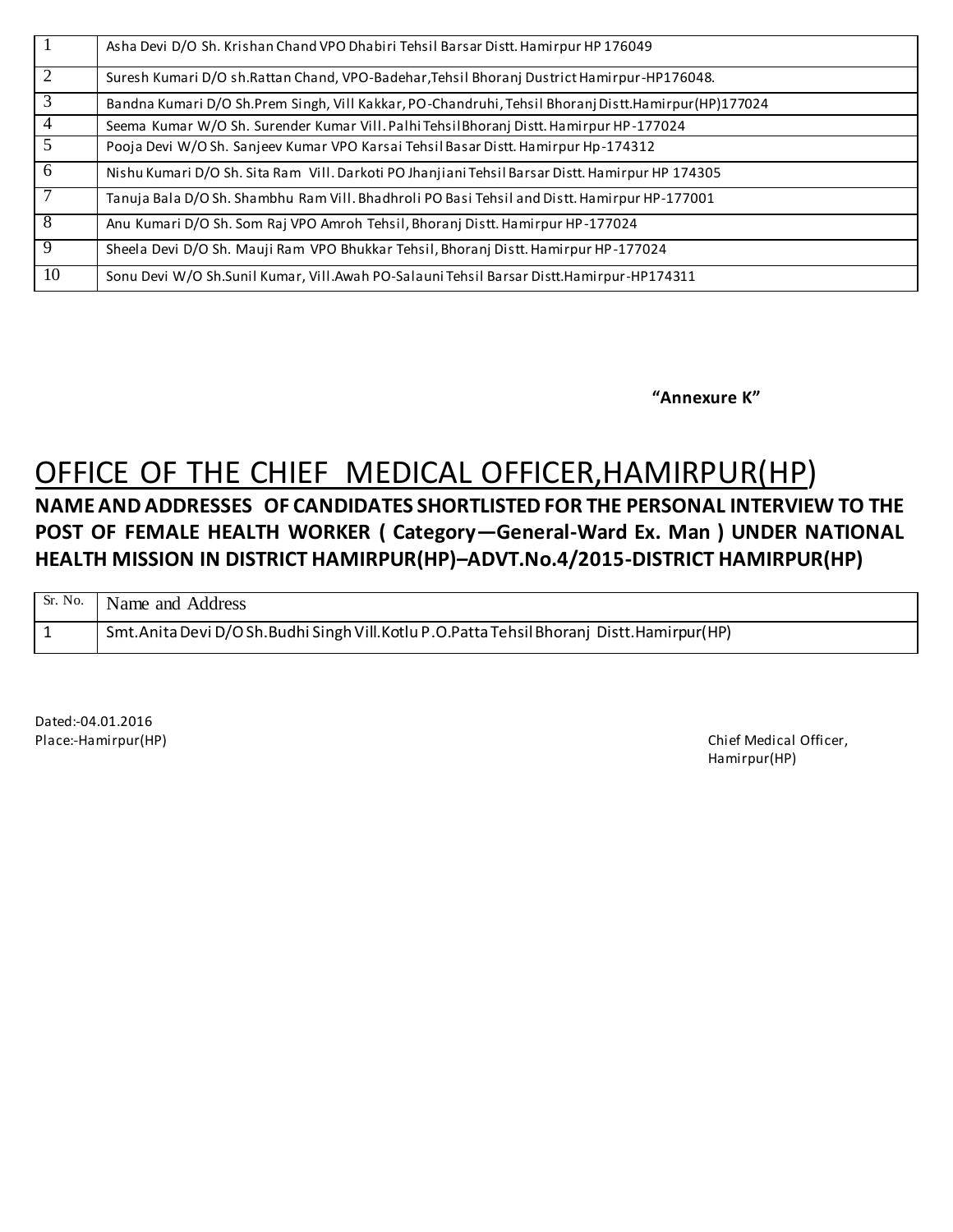#### **"ANNEXURE—L"**

### OFFICE OF THE CHIEF MEDICALOFFICER,HAMIRPUR(HP) **NAME AND ADDRESSES OF CANDIDATES SHORLISTED FOR THE PERSONAL INTERVIEW TO THE**

### **POST OF PHARMACIST ( GENERAL CATEGORY ) UNDER NATIONAL HEALTH MISSION IN DISTRICT HAMIRPUR(HP)–ADVT.No.4/2015-DISTRICT HAMIRPUR(HP)**

| Sr. No.         | Name & address (Smt/Sh./Ku)                                                                                        |
|-----------------|--------------------------------------------------------------------------------------------------------------------|
| $\mathbf{1}$    | Indu Sharma D/O Sh. Rifar C/O HPPWD Coloney, Barsar Distt. Hamirpur(HP)-174305                                     |
| $\overline{2}$  | Bandna Sharma D/O Sh.Ramesh Chand, Vill.Maslanakalan, PO-Harsour, Tehsil Barsar Distt.Hamirpur-HP174305            |
| $\overline{3}$  | Nancy Sharma D/O Sh. Madan Lal Dogra Vill. Kwant PO Jhallan, Tehsil Nadaun, Distt. Hamirpur HP 177301              |
| $\overline{4}$  | Pooja Sharma D/O Sh. Joginder Pal Sharma Vill. Kulthin PO Kashmir Tehsil, Nadaun Distt. Hamirpur HP-177006         |
| $\overline{5}$  | Anjana Devi D/O Sh. Krishan Singh VPO Ludder Mahadev Tehsil Bhoranj Distt. Hamirpur HP-176045                      |
| 6               | Neetika D/O Sh.Suresh Kumar, C/O Rajender Singh W.No.1, H.No.308, PO-Anu Hamirpur(HP)177005                        |
| $\overline{7}$  | Ashwani Kumar S/O Sh. Roop Lal Sharma Vill. Balute PO Chamned Tehsil & Distt. Hamirpur HP - 177029                 |
| $\overline{8}$  | Vintee Sharma D/O Sh. Vijay Kumar Ianbot PO Jol Sappar Tehsil Nadaun Distt. Hamirpur HP-177048                     |
| $\overline{9}$  | Anu Kumari D/O Onkar Chand Krishna Nagar Ward No 1 Hamirpur HP 177001                                              |
| $\overline{10}$ | Varsha D/O Sh. Jaswant Singh Vill. Rohalwin PO Tathwani Tehsil and Distt. Hamirpur HP 177501                       |
| 11              | Vaneeta Thakur D/O Sh. Yashwant Singh Vill Palpal PO Nagrota Gazian Tehsil Bhoranj Distt. Hamirpur HP-<br>176045   |
| 12              | Swati Sharma D/O Lt. Sh. Ashok Kumar Sharma Vill. Bhater PO Mohin Tehsil and Distt. Hamirpur HP 177030             |
| 13              | Ravina Akhtar D/O Lt. Sh. Ashaq Mohammad Vill. Bhour PO Kakrot Tehsil Bhoranj Distt. Hamirpur HP-176048            |
| 14              | Anjana Devi W/O Deepak Kumar Vill. Tillu PO Bela, Tehsil Nadaun, Distt. Hamirpur HP 177033                         |
| $\overline{15}$ | Babita Chandel D/O Sh.Suresh Kumar Chandel, Vill.Uttomber PO_Bagwara, Tehsil Taunidevi Distt.Hamirpur-<br>HP177021 |
| 16              | Anushruti D/O Sh. Sunil Sharma Vill. Seri PO & Tehsil Nadaun, Distt. Hamirpur HP 177033                            |
| 17              | Neha Kumari D/O Sh. Mahender Kumar C/O Akash Opticals Ward No 5 Main Market Hamirpur HP - 177001                   |
| 18              | Priyanka Sharma D/o Sh. Madan Lal Sharma Vill. Sasan PO Badhera Tehsil, Nadaun Distt. Hamirpur HP-                 |
| $\overline{19}$ | Anupama Kumari D/O Purshotam Lal Vill. Raili PO RAily Jajri, Tehsil Barsar, Dist. Hamirpur HP. 176039              |
| 20              | Kanika Bhardwaj D/O Sh. Kuldeep Bhardwaj C/O Sharma Enterprises Near Telephone Exchange VPO Nadaun                 |
|                 | Distt. Hamipur HP-177033                                                                                           |
| 21              | Neha Sharma D/O Sh. Raj Kumar Vill. Dosarka PO Mohin Tehsil and Distt. Hamirpur HP-177001                          |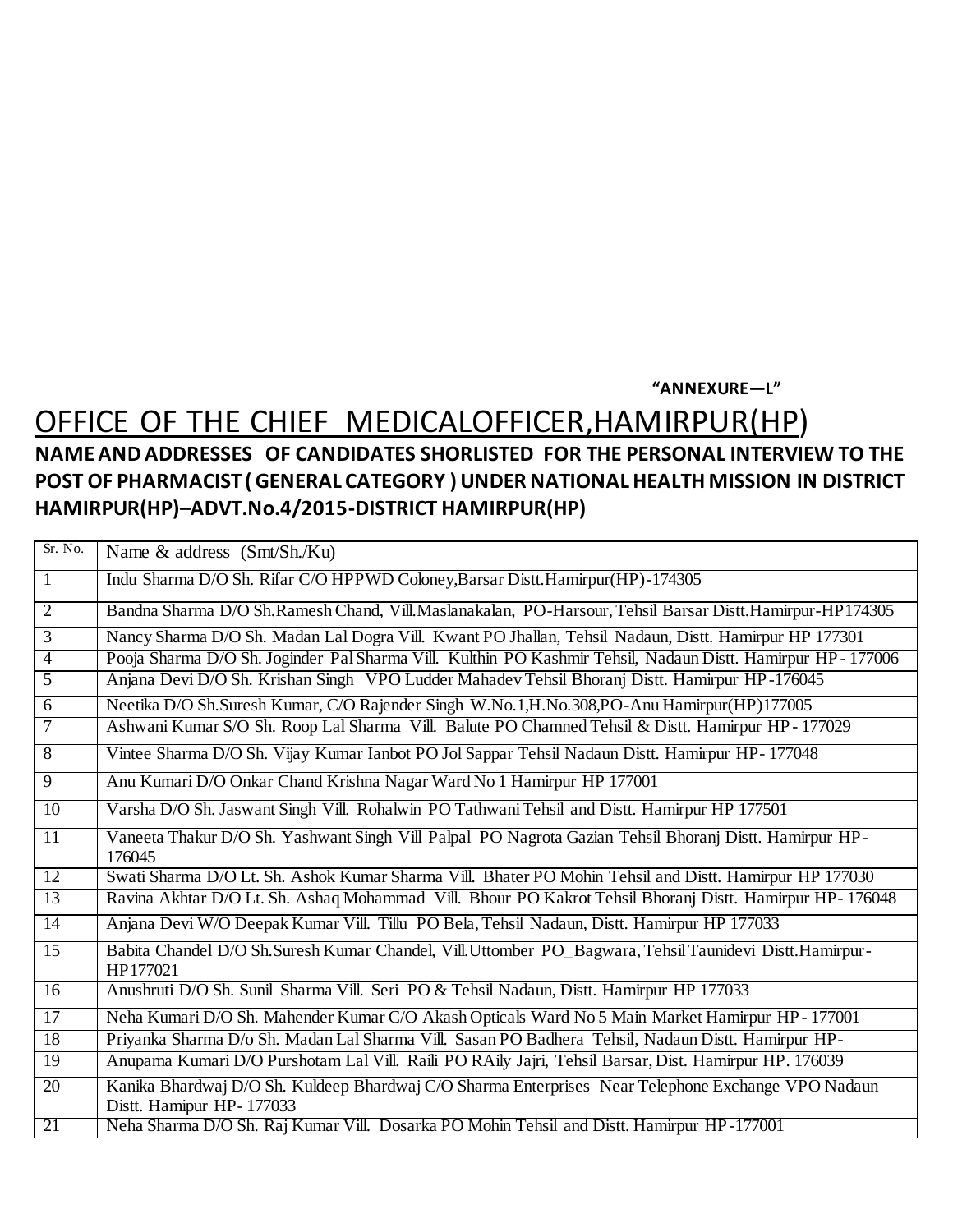| $\overline{22}$ | Bandna Kumari D/O Sh. Sohan Singh VPO Kango-Ka-Gehra Tehsil Sarkaghat Distt. Mandi HP-175026                    |
|-----------------|-----------------------------------------------------------------------------------------------------------------|
| 23              | Archana Kumari D/O Sh. Roshan Lal Vill. Manjhoo PO Bhukkar Tehsil, Bhoranj Distt. Hamirpur HP-177024            |
| 24              | Shilpa Thakur D/O Sh. Amar Singh Thakur Vill. Bamta PO Bilaspur Tehsil Sadar Distt. Bilaspur HP - 174001        |
| 25              | Anupama Kumari D/O Sh. Chuni Lal Vill. Ladwin PO Patta, Tehsil Bhoranj, Distt. Hamirpur HP 176041               |
| 26              | Babita Sharma D/O Sh. Madan Lal Sharma Vill. Thakur Dawar PO Lahar Tehsil, Nadaun Distt. Hamirpur HP-<br>177044 |
| 27              | Anchal D/O Sh. Jagbir Singh Vill. Gopal Nagar PO Daruhi Tehsil & Distt. Hamirpur Hp-177001                      |
| 28              | Aarti Prajapati D/O Sh. Narad Prajapati 196-2c Saket Nagar Bhopal (MP-462024)                                   |
| 29              | Parul Thakur W/O Sh. Sh. Mridul Kasiv House No. 118 Ward No. 3 Pratap Nagar Hamirpur HP 177001                  |
| 30 <sup>2</sup> | Nitasha Sankhyan D/O Sh. Pradeep S nkhyan Vill. Harma PO Baliah Tehsil Barsar Distt. Hamirpur HP-174305         |

**"ANNEXURE—M"**

#### OFFICE OF THE CHIEF MEDICALOFFICER,HAMIRPUR(HP) **NAME AND ADDRESSES OF CANDIDATES SHORLISTED FOR THE PERSONAL INTERVIEW TO THE POST OF FEMALE HEALTH WORKERS ( GENERAL CATEGORY ) UNDER NATIONAL HEALTH**

### **MISSION IN DISTRICT HAMIRPUR(HP)–ADVT.No.4/2015-DISTRICT HAMIRPUR(HP)**

| Sr. No.         | Name & address (Smt/Sh./Ku)                                                                                                                  |
|-----------------|----------------------------------------------------------------------------------------------------------------------------------------------|
| $\overline{1}$  | Kumari Shalini D/O Sh. Amit Dogra Vill. Pasyar PO Hareta Tehsil Galore Distt. Hamirpur HP - 174405                                           |
| $\overline{2}$  | Nisha Kumari W/O Sh.Sanjeev Kumar, Village, Chuhag, PO-Chamboh, Tehsil Bhoranj Distt.Hamirpur(HP)177601                                      |
| $\overline{3}$  | Sudershna Devi D/O Sh. Gian Chand Vill. Ropa Gandholi PO Gahal Tehsil, Galore Distt. Hamirpur HP-174405                                      |
| $\overline{4}$  | Sonika Sharma D/O Sh. Desh Raj Sharma Vill. Pakhro PO Sera Tehsil, Nadaun Distt. Hamirpur HP - 177038                                        |
| $\overline{5}$  | Deepika Sharma D/O Sh. Matwali Ram Vill. Basnda PO Garola Tehsil Bharmour Distt. Chamba-176309                                               |
| $\overline{6}$  | Ankita Gupta D/O Sh. N.K. Gupta Ward No. 01 House No. 127 Near Degree College Chobata Muhalloh Tehsil, Sujanpur Distt.<br>Hamirpur HP-176110 |
| $\overline{7}$  | Anita Devi D/O Sh.Sita Ram, Village Bakhrota, PO-Karohta, Tehsil Bhoranj Distt.Hamirpur-HP176024                                             |
| $\overline{8}$  | Neelam Kumari W/O Sh.Anil Kumar, Vill.Chohi, PO-Chowkijamwalaln, Tehsil & Distt.Hamirpur-HP                                                  |
| $\overline{9}$  | Nisha Kumari W/O Sujan Dhatwalia Vill. Beherwin Dhatwalia PO Sulkhan Tehsil Bhoranj Distt. Hamirpur HP-176043                                |
| $\overline{10}$ | Kumari Bindu D/O Sh.Rajesh Chand Bhardwaj, Vill.Ghumarwin, PO-Langmanwin, Tehsil Bhoranj Distt.Hamirpur(HP)177118                            |
| 11              | Soma Devi D/O Sh.Rakesh Chand, Vill.Jhagdriani, PO-Dhaned, Tehsil & Distt.Hamirpur-HP174505                                                  |
| 12              | Sushma Kumari W/O Sh. Dinesh Kumar Vill. Dakhroon PO Kitpal Tehsil, Nadaun Distt. Hamirpur HP 177038                                         |
| 13              | Anjana Kumari W/O Sh.Kapil Thakur VPO-Shamirpur, Tehsil Taunidevi Distt.Hamirpur(HP)177601                                                   |
| 14              | Shailza Kumari D/O Sh.Sat Paul, VPO-Chakmoh, Tehsil Barsar Distt.Hamirpur-HP176039                                                           |
| 15              | Usha Kumari D/O Sh. Ramesh Chand Vill. Swalwa PO & Tehsil Touni Devi Distt. Hamirpur HP-177023                                               |
| 16              | Anju Thakur D/O Sh. Piar Chand VPO Bani Tehsil Barsar Distt. Hamirpur HP-174304                                                              |
| 17              | Hema Kumari W/O Sh. Praveen Kumar Vill Loharda PO Tehsil & Distyt. Hamirpur HP-177001                                                        |
| $\overline{18}$ | Sarita Banyal D/O Sh. Joginder Singh Vill. Chamyala PO Bani Tehsil, Barsar Distt. Hamirpur HP-177119                                         |
| $\overline{19}$ | Anita Kumari D/O Sh. Desh Raj Bhadwal H. No. 69 Ward-2 Vill. Anu Kalan Hamirpur HP 177001                                                    |
| 20              | Anita Thakur D/O Sh. Man Chand Thakur Vill. Hawani PO Baffrin Tehsil & Distt. Hamirpur HP-177021                                             |
| 21              | Bandna Sharma D/O Sh.Piar Chand, Village Thunian, PO-Sudhial, Tehsil Nadaun Distt.Hamirpur-HP177042                                          |
| 22              | Sunita Guleria D/O Sh. Gian Chand Vill. Tapre PO Tauni Devi, Tehsil TAuni Devi Distt. Hamirpur HP. 177023                                    |